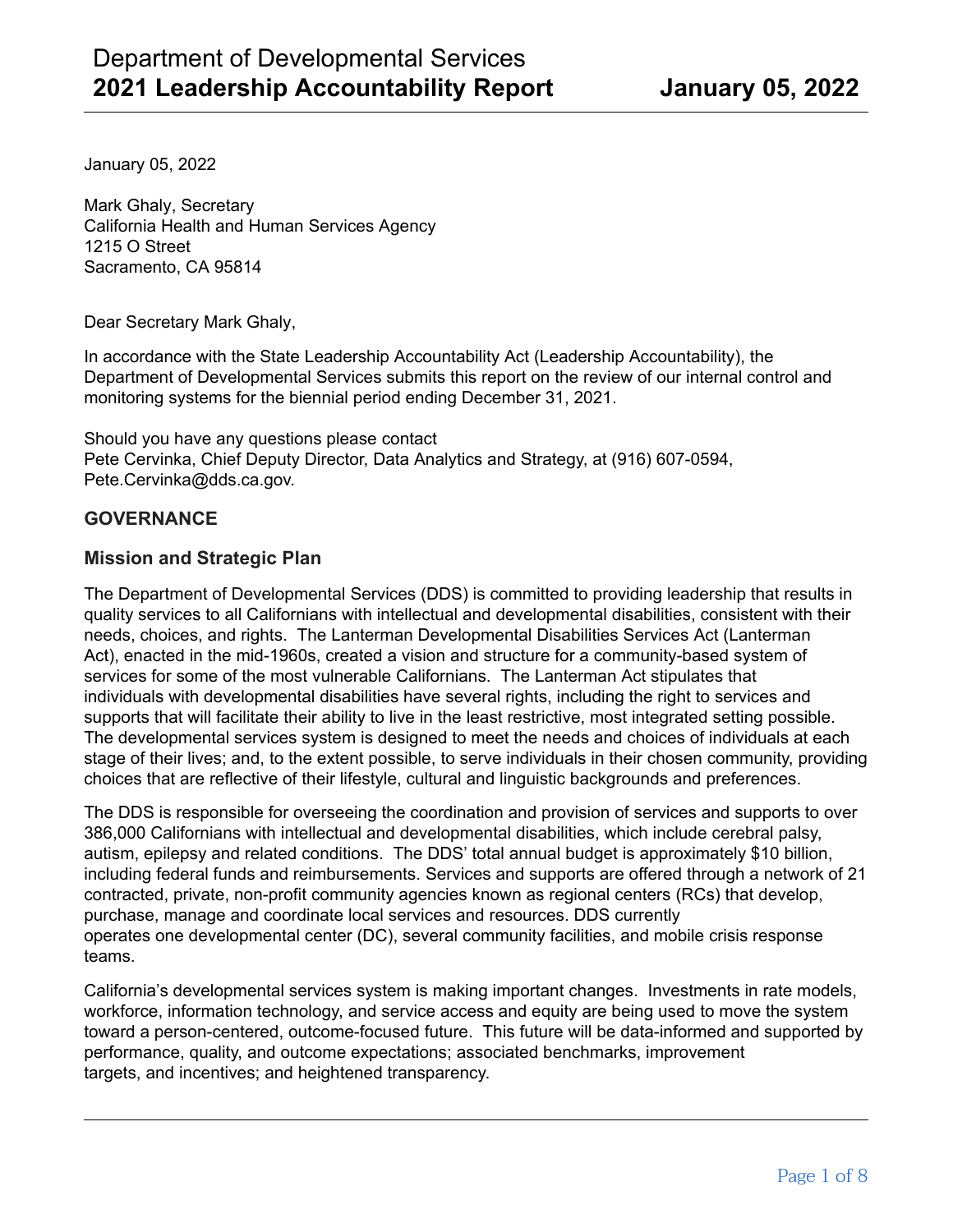# **Control Environment**

The Department continues to evolve its structure to support state and federal changes for California's developmental disabilities services system. The evolution of these changes systematically aligns resources to achieve system-wide improvements to better serve Californians and their families. This restructuring provides increased accountability, oversight and monitoring services that improve services overall, such as increased risk management and quality assurance strategies, increased monitoring of regional centers and providers, and efforts focused on compliance with state and federal requirements.

As part of the previous SLAA reporting period, the Department recognized the need to establish a plan that focuses on the organization's strategic direction, critical functions and overall environmental factors that impact the organization's workforce. This required DDS to complete a comprehensive analysis of the organization's staffing and competency gaps, develop strategies for where the Department should be with the organization's workforce in the next three to five years, development of a coordinated and measurable effort to carry out and support the strategies of the workforce plan, and an evaluation of the outcomes and effectiveness of the workforce plan and related activities.

The Department's organizational structure is illustrated here: https://www.dds.ca.gov/wp-content/ uploads/2021/04/DDS\_Org\_Chart.pdf, and consists of several divisions, including the 2,500 employees operating Porterville Developmental Center. Executives, managers and all employees are subordinate to the Director, and each has assigned areas of responsibility outlined in their duty statements. DDS' executive management sets appropriate steps and timelines and identifies clear assignments of responsibility consistent with their assigned areas. Specific to the SLAA, employees working on risks designated in the SLAA report submit information to capture progress for executive management review and appropriate engagement.

DDS managers hold regular staff and management meetings. Meeting topics include discussion of current and potential internal control issues that need to be addressed. These meetings allow management to discuss issues they have been made aware of and the steps needed to mitigate the issues. The management team is encouraged to share experiences and expertise to further assist each other in addressing issues that may arise.

DDS collects, utilizes and reports significant amounts of data and information to support its operations and ensure accountability and transparency. Data and Information are gathered from a variety of sources, using various tools and systems. DDS uses the data for program planning; policy development, implementation, and oversight; decision making; budgeting, fiscal claiming, and accounting; legislative reporting; and to support external research, among many other purposes.

# **Information and Communication**

The Department's structure includes an Office of Public Affairs to improve overall communications, both internally and externally. This includes stakeholder engagement and outreach activities, including working with the media, public advocacy groups, members of the population served by the Department, labor organizations, and many other entities. When DDS seeks to implement changes to address issues within the system, it works closely with individuals, families, advocacy groups, community service providers, RCs, the Association of Regional Center Agencies (ARCA), various organizations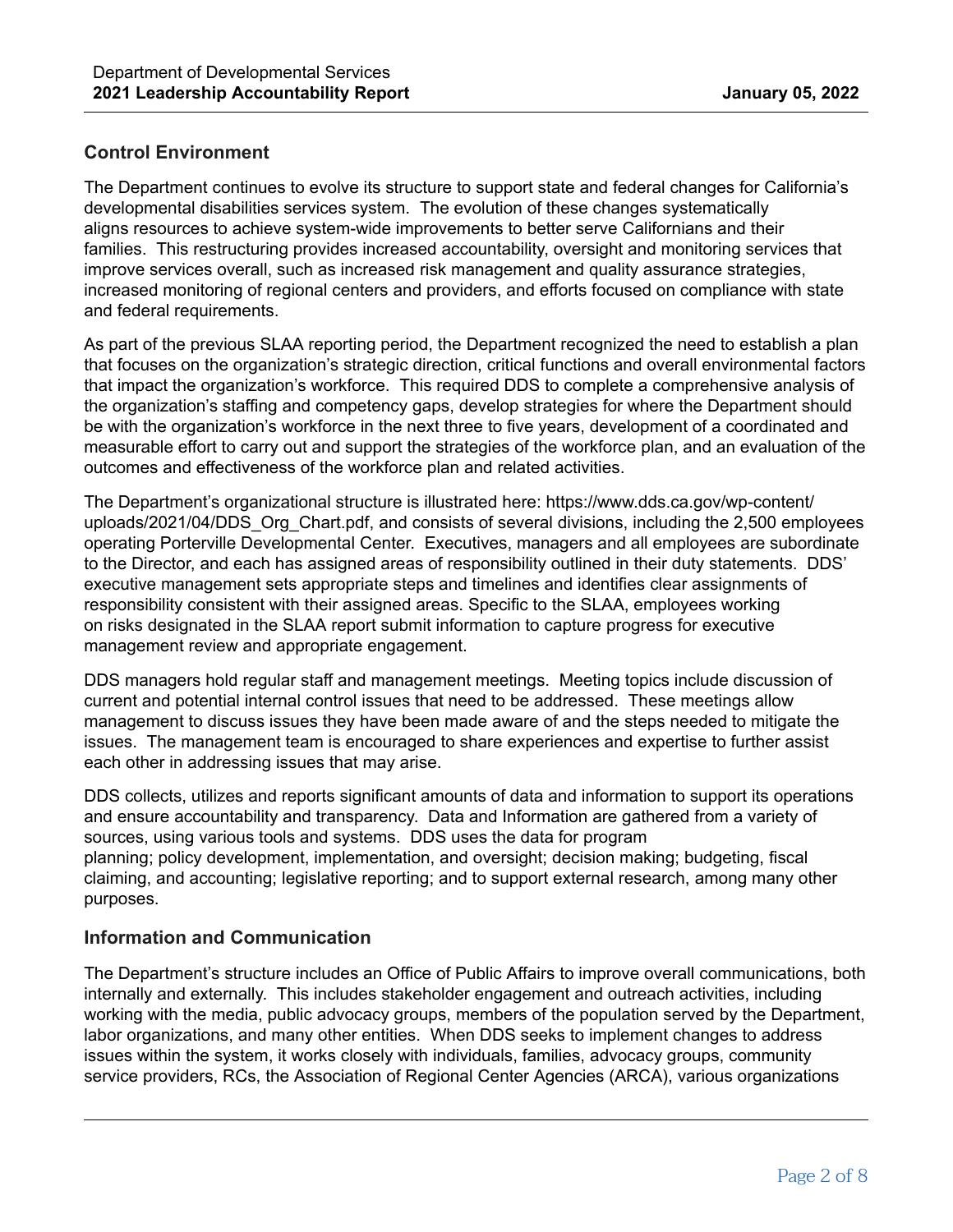and associations, and others impacted or interested, which may have competing or conflicting viewpoints. DDS works collaboratively with these varied interests to secure their appropriate participation in various public forums for effective change. Additionally, the Department continually works with and involves other governmental entities and the Legislature on policy and program initiatives.

Updates are used to inform management of the monitoring practices being conducted, improvements needed, and the overall success of monitoring. DDS encourages staff to speak with their supervisor if they discover an issue that should be addressed to better assist DDS with fulfilling its mission, goals, and objectives.

DDS' Executive Management sets appropriate steps and timelines and identifies clear assignments of responsibility whenever actions toward mitigation are identified to address a known deficiency. Staff assigned to mitigating risks identified in the SLAA report provide recurring updates regarding progress against the milestones for executive management review. Quarterly meetings are held to discuss and monitor progress toward addressing the identified deficiencies and modifying actions as needed to achieve success. The quarterly meetings may be supplemented with special meetings to address the more complex issues as they arise.

## **MONITORING**

The information included here discusses the entity-wide, continuous process to ensure internal control systems are working as intended. The role of the executive monitoring sponsor includes facilitating and verifying that the Department of Developmental Services monitoring practices are implemented and functioning. The responsibilities as the executive monitoring sponsor(s) have been given to: Pete Cervinka, Chief Deputy Director, Data Analytics and Strategy.

The Department's chief deputy directors have overall responsibility for monitoring the effectiveness of internal controls and responding to vulnerabilities. They do this by various means, including but not limited to: discussions with other members of the Department's executive management team, input from stakeholders, updates provided by the Internal Audits Unit, reviews by other state entities including the Department of General Services and the State Controller's Office, and whistleblower allegations and other investigations. Regular updates with the Department's executives and management teams and the Internal Audit Unit provide information for monitoring and documenting activities and actions taken to mitigate risks, including their progress. DDS also endeavors that all staff receive information vital to the effectiveness and efficiency of controls.

## **RISK ASSESSMENT PROCESS**

The following personnel were involved in the Department of Developmental Services risk assessment process: executive management, middle management, front line management, and staff.

The following methods were used to identify risks: brainstorming meetings, ongoing monitoring activities, audit/review results, other/prior risk assessments, questionnaires, and consideration of potential fraud.

The following criteria were used to rank risks: likelihood of occurrence, potential impact to mission/ goals/objectives, potential impact of remediation efforts, and tolerance level for the type of risk.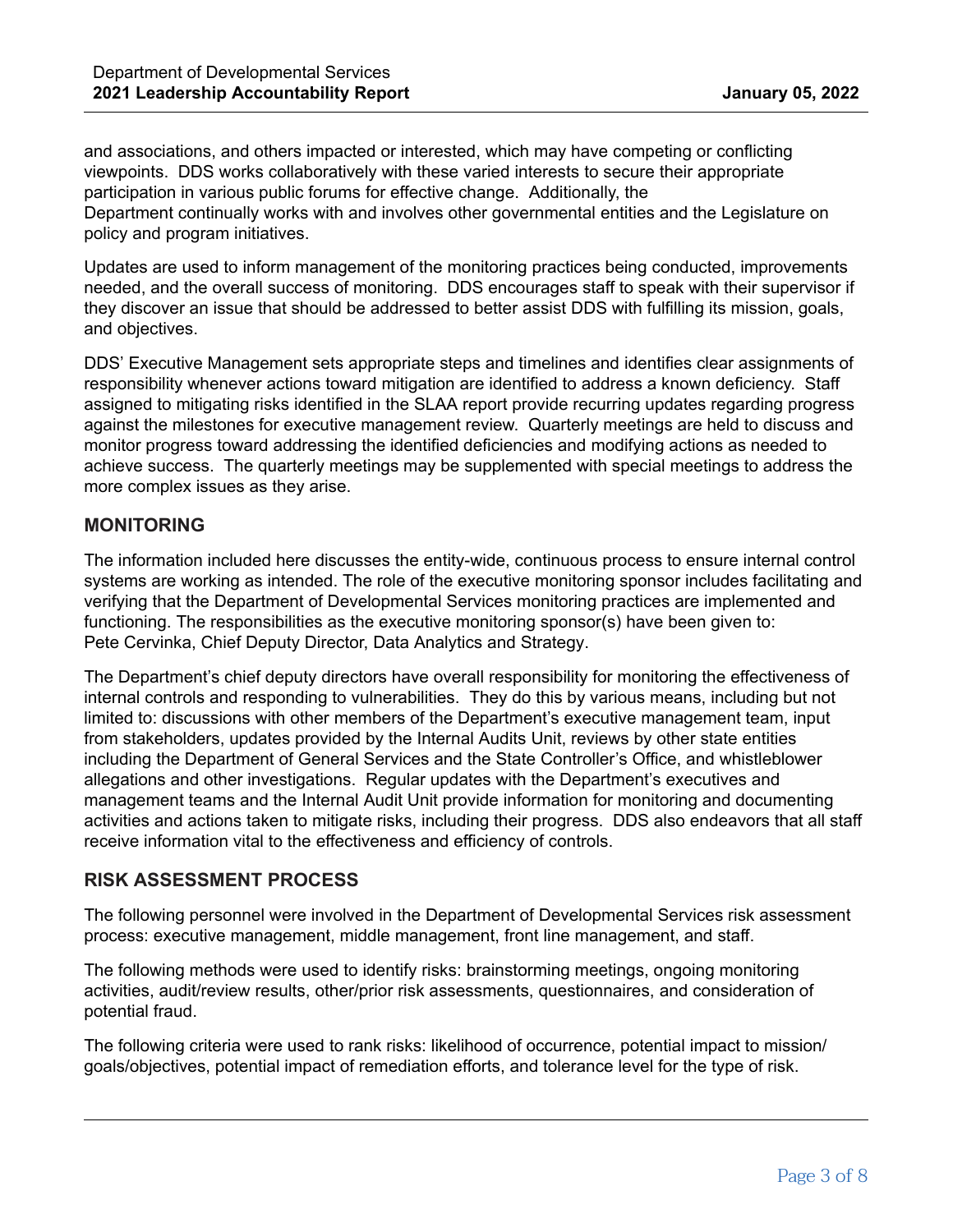Informational and overview presentations were held to discuss the overall SLAA process. This overview included the history of SLAA, SLAA changes for 2021, the SLAA process life cycle, SLAA timelines and DDS' previous identified risks under SLAA. The presentations also provided a high-level review of DDS' risk assessment process and the ongoing monitoring and reporting requirements.

The subsequent organization-wide risk assessment process for the production of this SLAA report was performed by surveying 85 members of the DDS management team. The risk assessment survey identified areas of risk that may negatively impact the people we serve, jeopardize our service delivery system, compromise our internal controls, result in inefficiencies or ineffectiveness, allow fraud or waste to occur, or result in financial, political, legal and/or media liabilities. These identified risks then were ranked, as described above.

## **RISKS AND CONTROLS**

## **Risk: Data Security**

The Department handles confidential personal information for hundreds of thousands of people in California each year. This information includes but is not limited to: personally identifying information, eligibility determinations, service authorizations and service delivery records, fiscal information, and regular and emergency contact information. The Department is a Medicaid agency, subject to the federal Health Insurance Portability and Accountability Act (HIPAA) and the State's Confidentiality of Medical Information Act. Under these laws, others, and various contractual and data agreements, the Department is responsible for safeguarding the information within its control. During recent information security assessments by various entities, and our own reviews of risks, a number of risks were identified that the Department continues to address by the Controls identified below.

## **Control: A - Move to Microsoft**

Microsoft has announced that it will disable "basic authentication" (use of a username and password to sign into an application) in October 2022. DDS must migrate all computer devices to Microsoft's "modern authentication" for identify management. This new industry standard is designed to leverage and consistently apply new security features built into Microsoft's O365 applications, regardless of device (e.g., mobile device, workstation or web).

IPhones are among the remaining DDS devices that still use "basic authentication". Moving iPhones to "modern authentication" will improve identity management security, and improve the efficiency of oversight activities performed by the ISO.

## **Control: B - Implement Multi-Factor Authentication (MFA)**

Conditional access policies will be implemented to require MFA for all users, devices and locations using Azure Active Directory (AD). This will enforce prompts for a second authentication factor for every new scenario for applications whose access is controlled by Azure AD, including Microsoft Office 365 applications and linked third-party applications (DocuSign, IT admin tools, etc.).

In addition, a risk register will be created for all moderate- or high-risk systems and network appliances (e.g., firewalls, vulnerability scanners, mobile device management, WAF, etc.) that cannot be linked through Azure AD, to ensure MFA measures are implemented for all users. This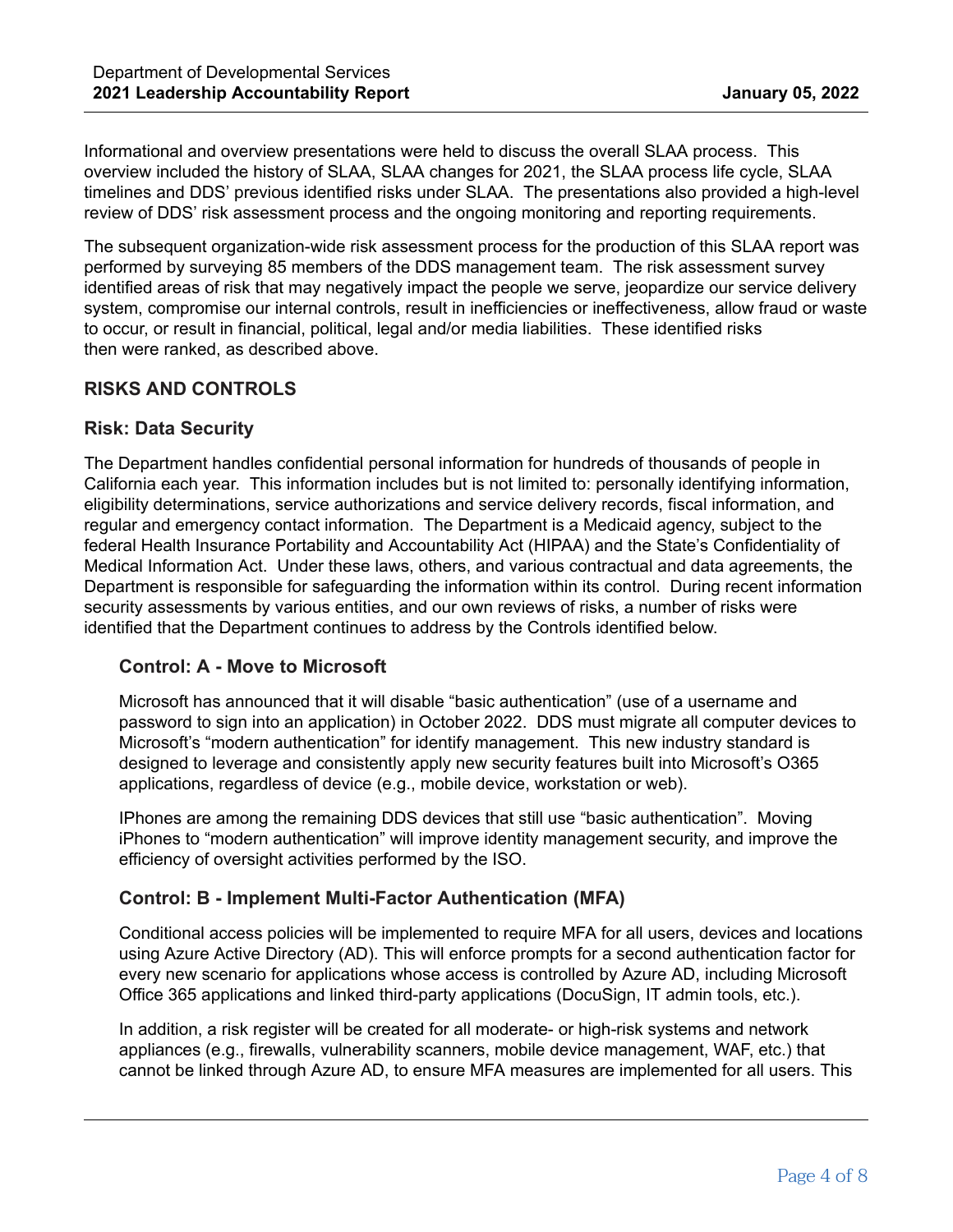register will document, track and enforce MFA procedures to ensure these systems meet the requirements laid out by the DDS Authentication Standard (ITD-5360-S2). This control will reduce the risk that credentials compromised by a bad threat actor can be used to access confidential information or resources.

## **Control: C - Preventing Data Loss and Protecting Assets**

DDS lacks the resources to appropriately configure its data loss protection (DLP) capabilities on outbound transmissions to detect and automatically prevent confidential, sensitive and/or personal information from release. Configuration of DLP is expected to automate the quarantine of data outside of authorized communication channels that do not adhere to data protection standards (e.g. encryption) prior to release and support compliance with SIMM 5315-A. Asset Information Protection (AIP) is part of the same control, but classifies data at the point of creation, alerting staff that the information they are working with appears sensitive and auto-applying the appropriate classification to the document.

## **Control: D - Information Technology Asset Management (ITAM)**

ITAM has been identified in several review findings for the department, from software licensing, patch management, and an inability to track assets effectively across the entire Enterprise. The Department seeks to deploy enterprise asset management system for software and hardware. Use of a unified ITAM for the Enterprise will enable DDS to make informed decisions about asset capacity, refresh, and vendors while automating lifecycle processes from procurement to disposal. This will enable faster outcomes, and minimize spending and license compliance risks. Currently, the exposure window is too broad when vulnerabilities are discovered and assets must be manually tracked and patched across multiple tools and locations.

# **Risk: System Workforce Capacity**

The DDS serves more than 386,000 individuals (consumers) in California who have developmental and/or intellectual disabilities. Services provided to consumers are coordinated through a statewide network of 21 non-profit agencies known as RCs. Their contracted service providers, vendors and their own staff have the hands-on or direct responsibility of coordinating and providing these services.

For several years, access to and the quality of services to our consumers has been negatively affected by workforce shortages and staff turnover. These impacts increased due to the Covid-19 pandemic, and persist despite the economic recovery. The workforce shortage increases the workload that remaining staff need to perform, increasing stress and turnover. The National Core Indicators® Staff Stability Survey Report of 2019, based on 3,604 provider agency responses, indicates that Direct Service Professionals (DSPs) across the State have a turnover rate of 43%, with 38% leaving the DSP workforce within six months of employment. Service providers indicate that supervisory staff increasingly are being required to cover direct care shifts as the impact of workforce shortages continues to grow.

Low salaries have been a primary driver of the workforce shortage. Most direct care staff receive between \$13 and \$15 per hour to provide services and assistance such as feeding, cooking, bathing, dressing, medication assistance, and other activities of daily living. Alternative employment opportunities include retail or a fast-food industries which offer \$15 to \$18 per hour. Within the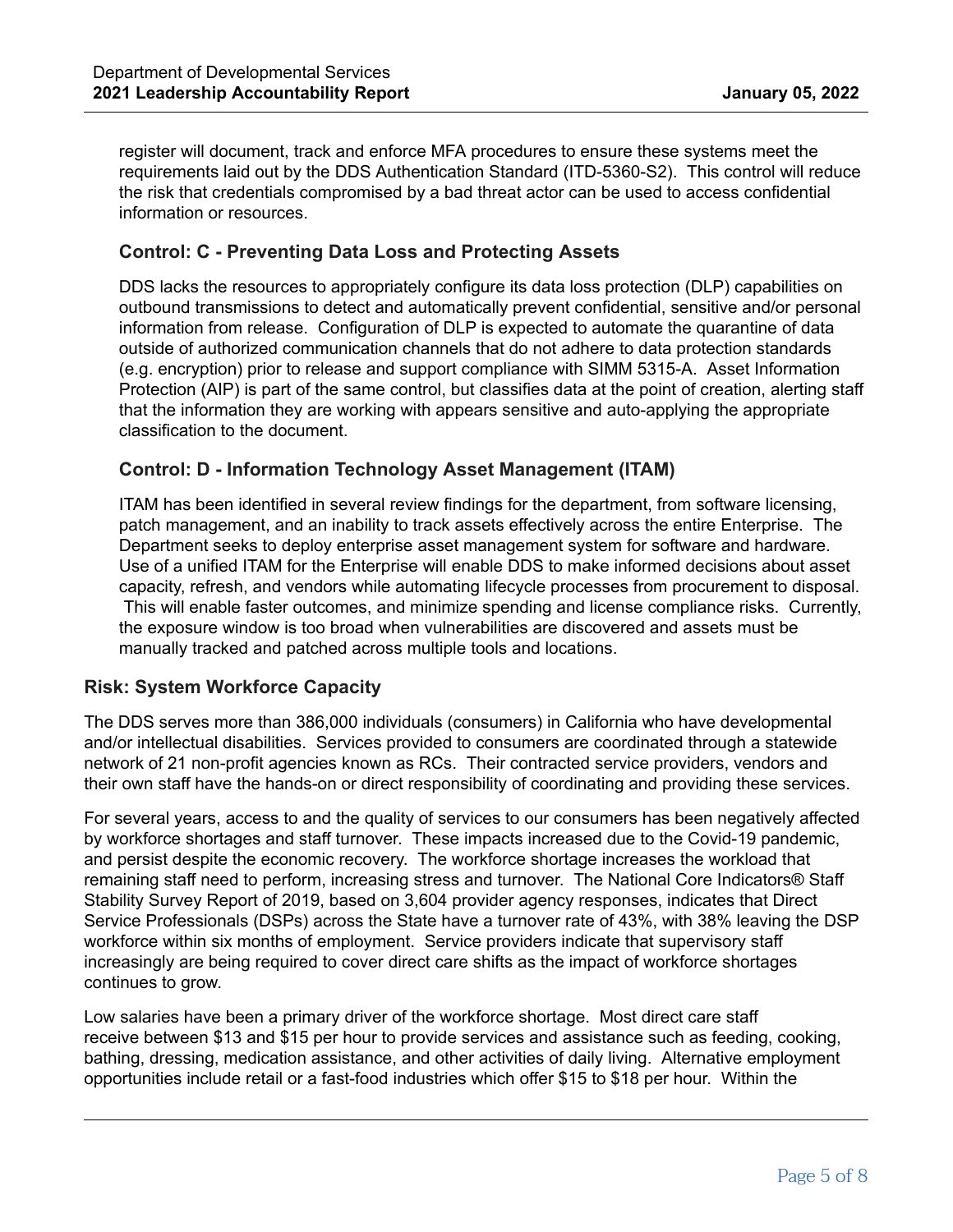developmental services system, there is no clear career ladder leading to higher compensation for many service occupations. Other factors that contribute to the workforce shortage are relatively lower benefit packages for health, dental, and vision care; lengthy job application processes; and required minimum standards of education and training that pose barriers to workforce entry into the direct care profession when balanced against available compensation in other employment opportunities.

## **Control: A - Direct Service Professionals (DSP) Academy Tied to Wage Differentials**

Assembly Bill (AB) 136 (Chapter 76, Statutes of 2021) establishes a training and certification program ("DSP Academy") for direct service professionals (DSPs) that is tied to wage differentials and aims to foster a more stable and professional workforce. The DSP Academy, which currently is in development, will be a tiered competency-based training and certification program. DSPs who successfully complete each tier will receive an hourly pay increase, with an estimated maximum increase of \$6 per hour upon completion of all three tiers.

Aside from providing a comprehensive training program to improve and enhance DSP skills, this training program also intends to increase staff recruitment and retention rates by providing DSPs the opportunity to have higher and more competitive wages while advancing through a clearly defined career ladder that also improves the quality of care provided to Californians.

## **Control: B - DSP Bilingual Differential**

AB 136 also requires DDS to establish and implement a system that promotes equity in access to services for consumers by providing a pay differential to DSPs who can communicate with consumers in a language or medium other than English. DSPs who are American Sign Language or bilingually certified will be eligible to receive a pay differential of at least \$100 per month. This program aims to encourage retention among existing DSPs who can communicate through a language or medium aside from English.

# **Control: C - Staff Stability Survey**

The DDS is working with stakeholders to consider a statewide staff stability survey to collect information about the DSP workforce. The goal of this survey would be to provide data about workforce challenges and inform policies that can mitigate these challenges.

Being able to identify the underlying issues of staff recruitment and retention would help California improve its understanding of the issues, their prevalence, and geographic variation. This would enable California to develop new and better programs to encourage individuals to join the workforce and for the current staff members to continue employment and continuously provide quality care to the consumers.

## **Control: D - Rate Model Implementation**

The 2021 Budget Act and associated enacted statutory changes provide a multi-year investment in the implementation of new rate models for the provision of developmental services for individuals. Over the coming five fiscal years, rate adjustments and increases will be provided to support the delivery system, to align costs of services with authorized rates, inclusive of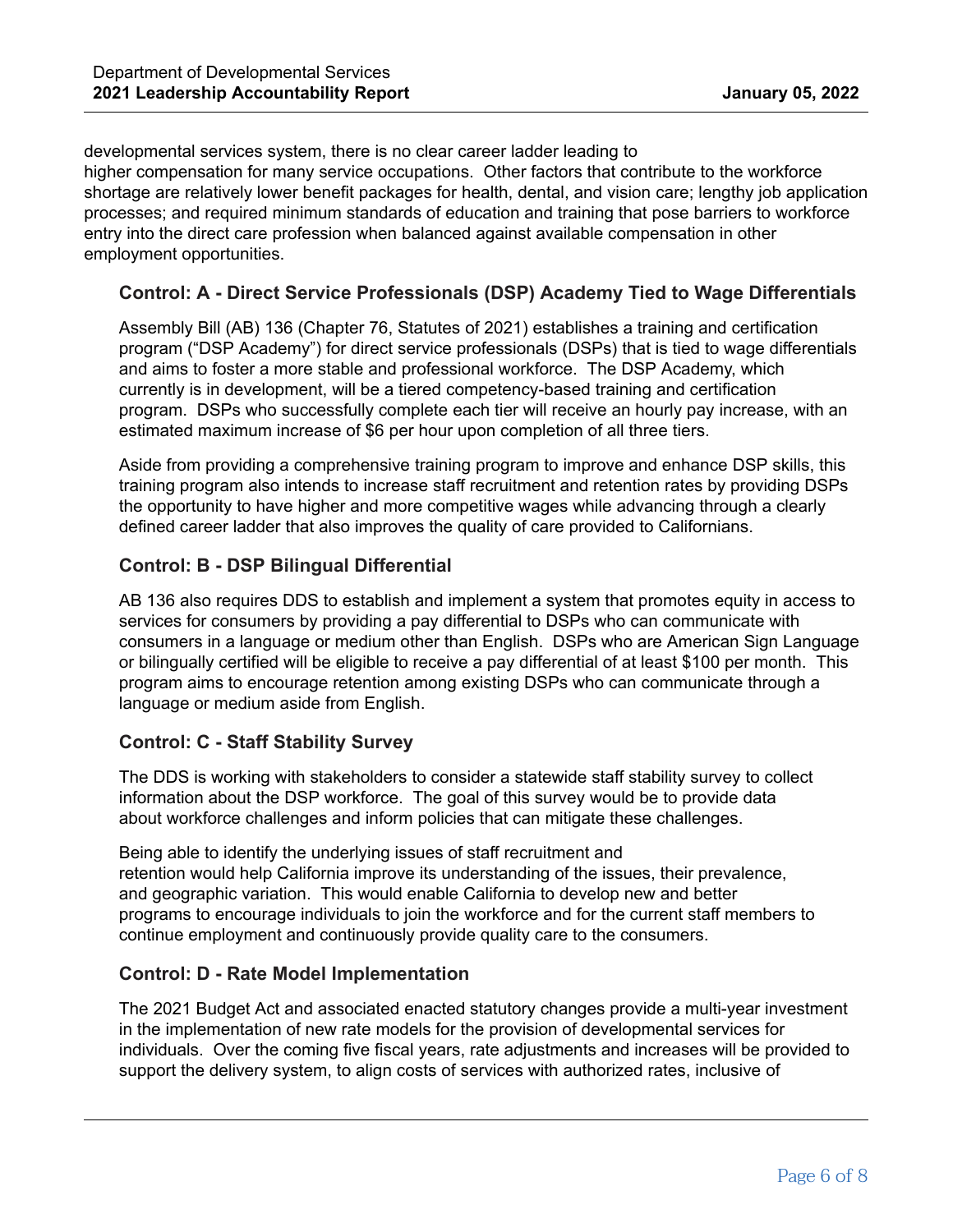wage and other labor compensation costs. Features of the new rate models will include performance standards, benchmarks, improvement targets, incentives, and quality and outcome measures for consumers, RCs, and service providers.

#### **Risk: Capacity to Serve Children with Complex Needs**

Increased resources are needed to provide services and supports for children with complex needs such as challenging behaviors, medical conditions, and/or multi-system involvement (developmental services, child welfare, criminal justice). Not meeting the needs of children in appropriate residential settings oftentimes leads to crisis, trauma and loss of placement. Current residential options for many children with complex needs are in skilled nursing facilities (SNFs), pediatric sub-acute facilities, temporary care facility shelters, institutions for mental diseases, and outof-state placements. These facilities, due to their size and staffing and purpose, often are not able to provide age-appropriate personal and supportive care to children. In some cases, these residential facilities are highly restrictive and institutional, and located at a great distance from family members, reducing the ability for the child to maintain social connections and supports.

As recognized by the Legislature through the enactment of AB 2083 in 2019, among other enacted measures, several factors contribute to inadequate capacity and resources to meet the needs of children with complex needs. These factors include a shortage of providers willing to serve these children, insufficient knowledge and expertise in providing services to these children, regulatory barriers to serving children, unclear interagency jurisdiction and responsibilities, and a shortage of funding for developing appropriate resources. This risk affects the Department's ability to adequately serve and support children with developmental disabilities and complex needs in accordance with the Lanterman Act.

## **Control: A - Assess Residential Service Resources and Capacity for Children with Complex Needs**

Data on the following was collected and compiled in early 2021, and this data collection will continue through at least June 2022, to inform the analysis of system capacity, needs and growth:

- Current capacity (number of homes and beds for children with complex needs)
- Current need (number of referrals for children's residences: SNFs, sub-acute facilities, Enhanced Behavioral Supports Homes, Community Crisis Homes, Stabilization Training Assistance Reintegration homes) and geographic location of individuals being referred
- Number of children without placements (number of children residing in temporary care shelter facilities, hotels, out-of-state facilities)
- RC requests for residential development for children (Community Placement Program/ community Resource Development Program)
- Caseload information (total number of children, projected growth in caseload, behavioral/ medical characteristics, etc.